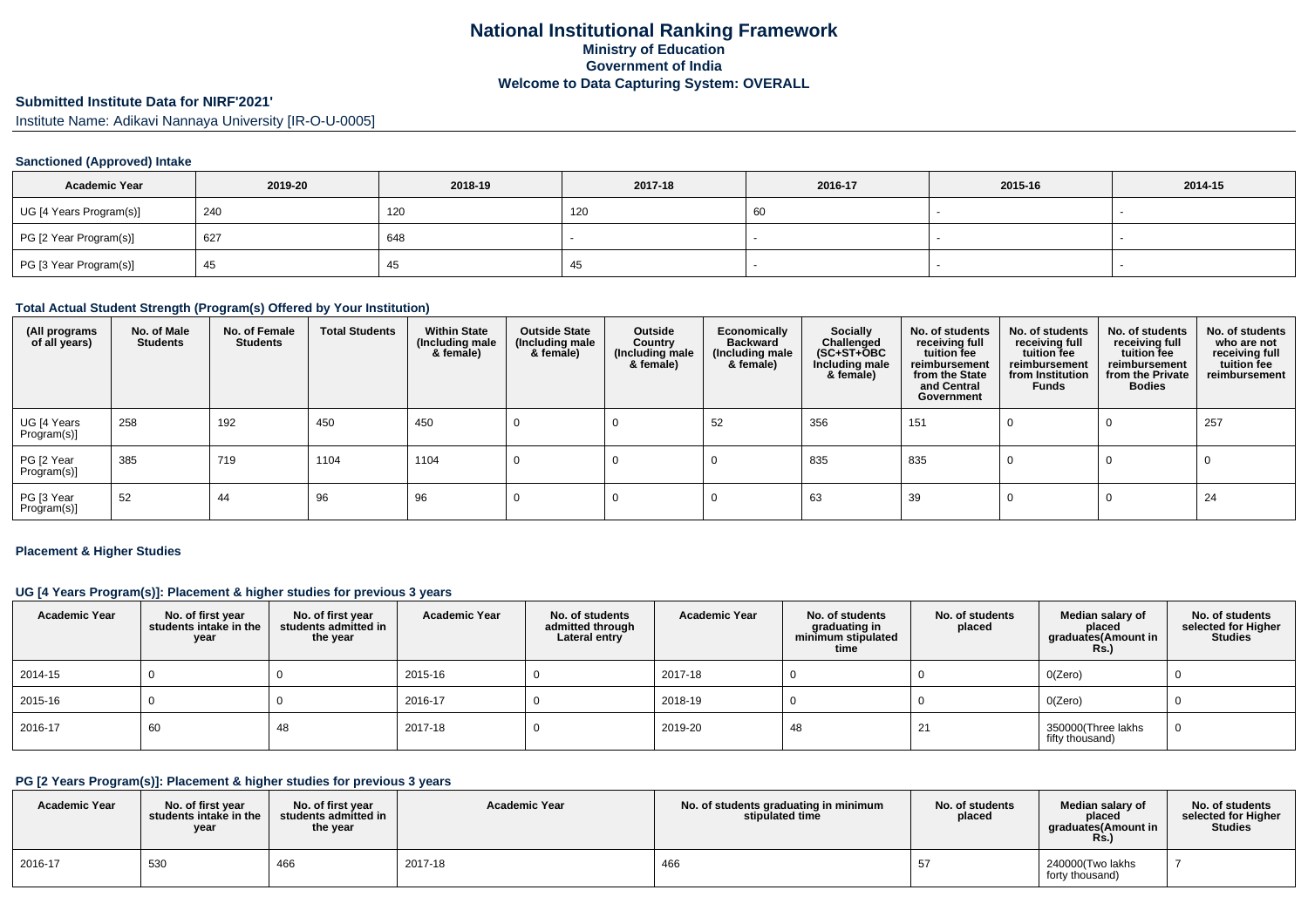| 2017-18 | 592 | 554          | 2018-19      | 554 | ັບ∠ | 240000(Two lakhs<br>forty thousand) |    |
|---------|-----|--------------|--------------|-----|-----|-------------------------------------|----|
| 2018-19 | 648 | 576<br>ິບ ເບ | 2019-20<br>. | 576 |     | 240000(Two lakhs<br>forty thousand) | 12 |

# **PG [3 Years Program(s)]: Placement & higher studies for previous 3 years**

| <b>Academic Year</b> | No. of first year<br>students intake in the<br>year | No. of first vear<br>students admitted in<br>the year | <b>Academic Year</b> | No. of students<br>admitted through<br>Lateral entry | <b>Academic Year</b> | No. of students<br>graduating in<br>minimum stipulated<br>time | No. of students<br>placed | Median salary of<br>placed<br>graduates (Amount in<br><b>Rs.</b> ) | No. of students<br>selected for Higher<br><b>Studies</b> |
|----------------------|-----------------------------------------------------|-------------------------------------------------------|----------------------|------------------------------------------------------|----------------------|----------------------------------------------------------------|---------------------------|--------------------------------------------------------------------|----------------------------------------------------------|
| 2015-16              | 30                                                  | 17                                                    | 2016-17              |                                                      | 2017-18              | 17                                                             |                           | 350000(Three lakhs<br>fifty thousandZero)                          |                                                          |
| 2016-17              | 30                                                  | 27                                                    | 2017-18              |                                                      | 2018-19              | 27                                                             |                           | 350000(ZeroThree<br>lakhs fifty thousand)                          | $\mathbf 0$                                              |
| 2017-18              | 45                                                  | 41                                                    | 2018-19              |                                                      | 2019-20              | 41                                                             |                           | 350000(Three lakhs<br>fifty thousand)                              | $\overline{0}$                                           |

### **Ph.D Student Details**

| Ph.D (Student pursuing doctoral program till 2019-20 Students admitted in the academic year 2020-21 should not be entered here.) |         |         |         |  |  |  |  |
|----------------------------------------------------------------------------------------------------------------------------------|---------|---------|---------|--|--|--|--|
| <b>Total Students</b>                                                                                                            |         |         |         |  |  |  |  |
| Full Time                                                                                                                        |         | 20      |         |  |  |  |  |
| Part Time                                                                                                                        |         | 24      |         |  |  |  |  |
| No. of Ph.D students graduated (including Integrated Ph.D)                                                                       |         |         |         |  |  |  |  |
|                                                                                                                                  | 2019-20 | 2018-19 | 2017-18 |  |  |  |  |
| Full Time                                                                                                                        |         |         |         |  |  |  |  |
| Part Time                                                                                                                        |         | 10      |         |  |  |  |  |

## **Online Education**

| . Does all programs/courses were completed on time.                                             |                                                                                       | Yes                                                                                                                              |  |  |
|-------------------------------------------------------------------------------------------------|---------------------------------------------------------------------------------------|----------------------------------------------------------------------------------------------------------------------------------|--|--|
| 2. Measures taken to complete the syllabus of courses and programs.                             |                                                                                       | If necessary faculty are taking extra classes through online or offline mode to complete the syllabus of courses and programs    |  |  |
| 3. The period of delay in completion of syllabus (in months).                                   |                                                                                       |                                                                                                                                  |  |  |
| 4. The period of delay in conducting exams (in months).                                         |                                                                                       |                                                                                                                                  |  |  |
| <b>Portal Name</b>                                                                              | No. of students offered online courses which have credit<br>transferred to transcript | Total no, of online courses which have credit transferred<br>Total no. of credits transferred to transcript<br>to the transcript |  |  |
| Swayam                                                                                          |                                                                                       |                                                                                                                                  |  |  |
| 5. No. of courses developed and available online on Swayam platform by your institution faculty |                                                                                       |                                                                                                                                  |  |  |

## **Financial Resources: Utilised Amount for the Capital expenditure for previous 3 years**

| <b>Academic Year</b>                                                                                 | 2019-20                | 2018-19                | 2017-18                |  |  |  |  |
|------------------------------------------------------------------------------------------------------|------------------------|------------------------|------------------------|--|--|--|--|
|                                                                                                      | <b>Utilised Amount</b> | <b>Utilised Amount</b> | <b>Utilised Amount</b> |  |  |  |  |
| Annual Capital Expenditure on Academic Activities and Resources (excluding expenditure on buildings) |                        |                        |                        |  |  |  |  |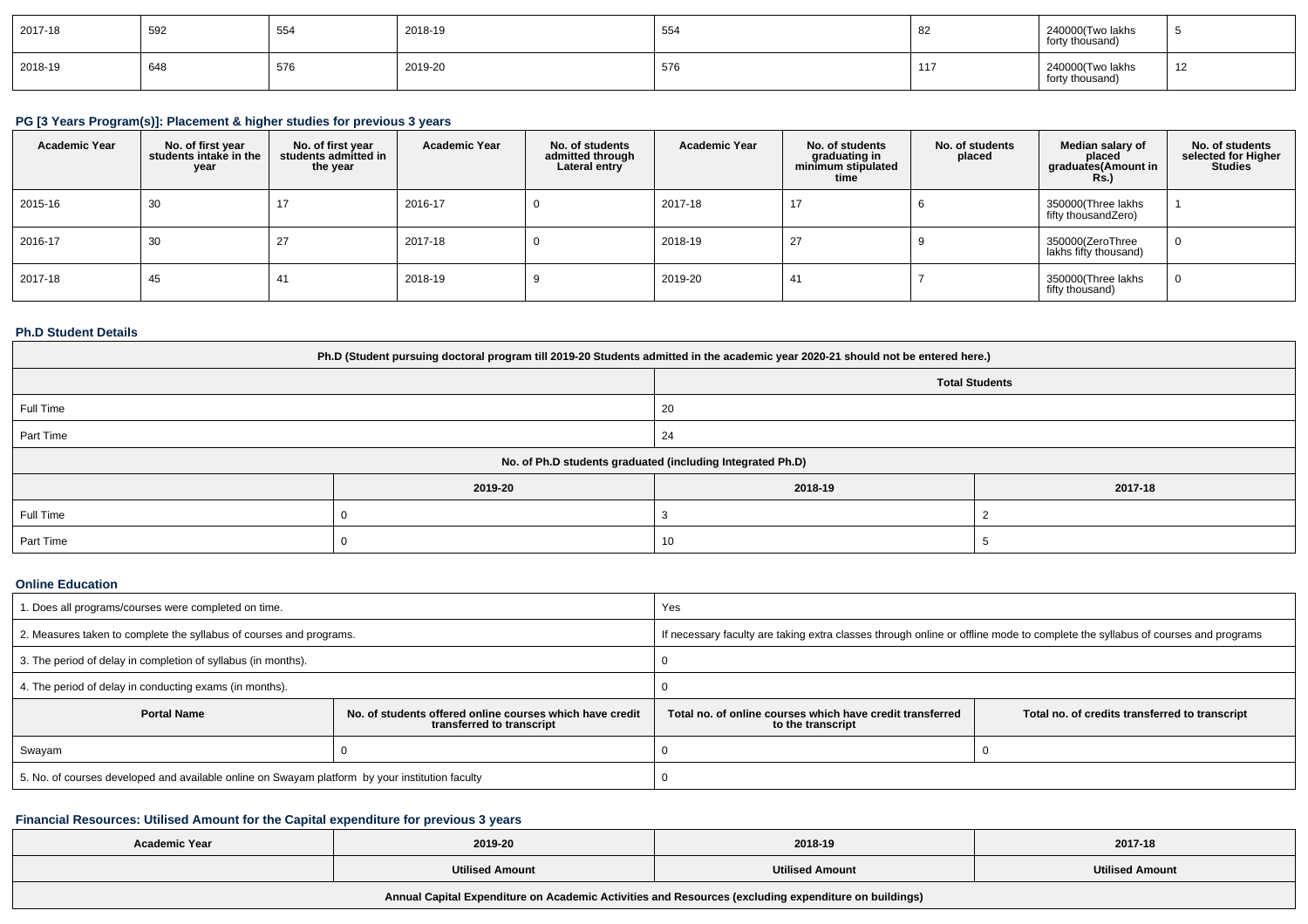| Library                                                    | 2274647 (Twenty two lakhs seventy four thousand six hundred    | 802887 (Eight lakhs two thousand eight hundred and eighty               | 257311 (Two lakhs fifty seven thousand three hundred and                |
|------------------------------------------------------------|----------------------------------------------------------------|-------------------------------------------------------------------------|-------------------------------------------------------------------------|
|                                                            | and forty seven)                                               | seven)                                                                  | eleven)                                                                 |
| New Equipment for Laboratories                             | 902835 (Nine lakhs two thousand eight hundred and thirty five) | 831695 (Eight lakhs thirty one thousand six hundred and ninety<br>five' | 953248 (Nine lakhs fifty three thousand two hundred and forty<br>eight) |
| <b>Engineering Workshops</b>                               | $0$ (Zero)                                                     | 0 (Zero)                                                                | 0 (Zero)                                                                |
| Other expenditure on creation of Capital Assets (excluding | 7575066 (Seventy five lakhs seventy five thousand and sixty    | 6184325 (Sixty one lakhs eighty four thousand three hundred             | 7602282 (Seventy six lakhs two thousand two hundred and                 |
| expenditure on Land and Building)                          | SIX)                                                           | and twenty five)                                                        | eighty two)                                                             |

## **Financial Resources: Utilised Amount for the Operational expenditure for previous 3 years**

| <b>Academic Year</b>                                                                                                                                                                            | 2019-20                                                                        | 2018-19                                                                                          | 2017-18                                                                                 |  |  |  |  |
|-------------------------------------------------------------------------------------------------------------------------------------------------------------------------------------------------|--------------------------------------------------------------------------------|--------------------------------------------------------------------------------------------------|-----------------------------------------------------------------------------------------|--|--|--|--|
|                                                                                                                                                                                                 | <b>Utilised Amount</b>                                                         | <b>Utilised Amount</b>                                                                           | <b>Utilised Amount</b>                                                                  |  |  |  |  |
| <b>Annual Operational Expenditure</b>                                                                                                                                                           |                                                                                |                                                                                                  |                                                                                         |  |  |  |  |
| Salaries (Teaching and Non Teaching staff)                                                                                                                                                      | 170079058 (Seventeen crores seventy nine thousand and fifty<br>eight)          | 149243866 (Fourteen crores ninety two lakhs forty three<br>thousand eight hundred and sixty six) | 124806741 (Twelve crores forty eight lakhs six thousand<br>seven hundred and forty one) |  |  |  |  |
| Maintenance of Academic Infrastructure or consumables and<br>other running expenditures (excluding maintenance of hostels<br>and allied services, rent of the building, depreciation cost, etc) | 4836549 (Forty eight lakhs thirty six thousand five hundred and<br>forty nine) | 8047118 (Eighty lakhs forty seven thousand one hundred and<br>eighteen)                          | 2936195 (Twenty nine lakhs thirty six thousand one hundred<br>and ninety five)          |  |  |  |  |
| Seminars/Conferences/Workshops                                                                                                                                                                  | 434453 (Four lakhs thirty four thousand four hundred and fifty<br>three)       | 143672 (One lakhs three thousand six hundred and seventy<br>two)                                 | 570000 (Five lakhs seventy thousand)                                                    |  |  |  |  |

#### **IPR**

| Calendar year            | 2019 | 2018 | 2017 |
|--------------------------|------|------|------|
| No. of Patents Published |      |      |      |
| No. of Patents Granted   |      |      |      |

## **Sponsored Research Details**

| <b>Financial Year</b>                    | 2019-20    | 2018-19    | 2017-18 |  |
|------------------------------------------|------------|------------|---------|--|
| Total no. of Sponsored Projects          |            |            |         |  |
| Total no. of Funding Agencies            |            |            |         |  |
| Total Amount Received (Amount in Rupees) | 400000     | 500000     |         |  |
| Amount Received in Words                 | four lakhs | five lakhs | Zero    |  |

## **Consultancy Project Details**

| <b>Financial Year</b>                    | 2019-20 | 2018-19 | 2017-18 |  |  |
|------------------------------------------|---------|---------|---------|--|--|
| Total no. of Consultancy Projects        |         |         |         |  |  |
| Total no. of Client Organizations        |         |         |         |  |  |
| Total Amount Received (Amount in Rupees) |         |         |         |  |  |
| Amount Received in Words                 | Zero    | Zero    | Zero    |  |  |

## **Executive Development Program/Management Development Programs**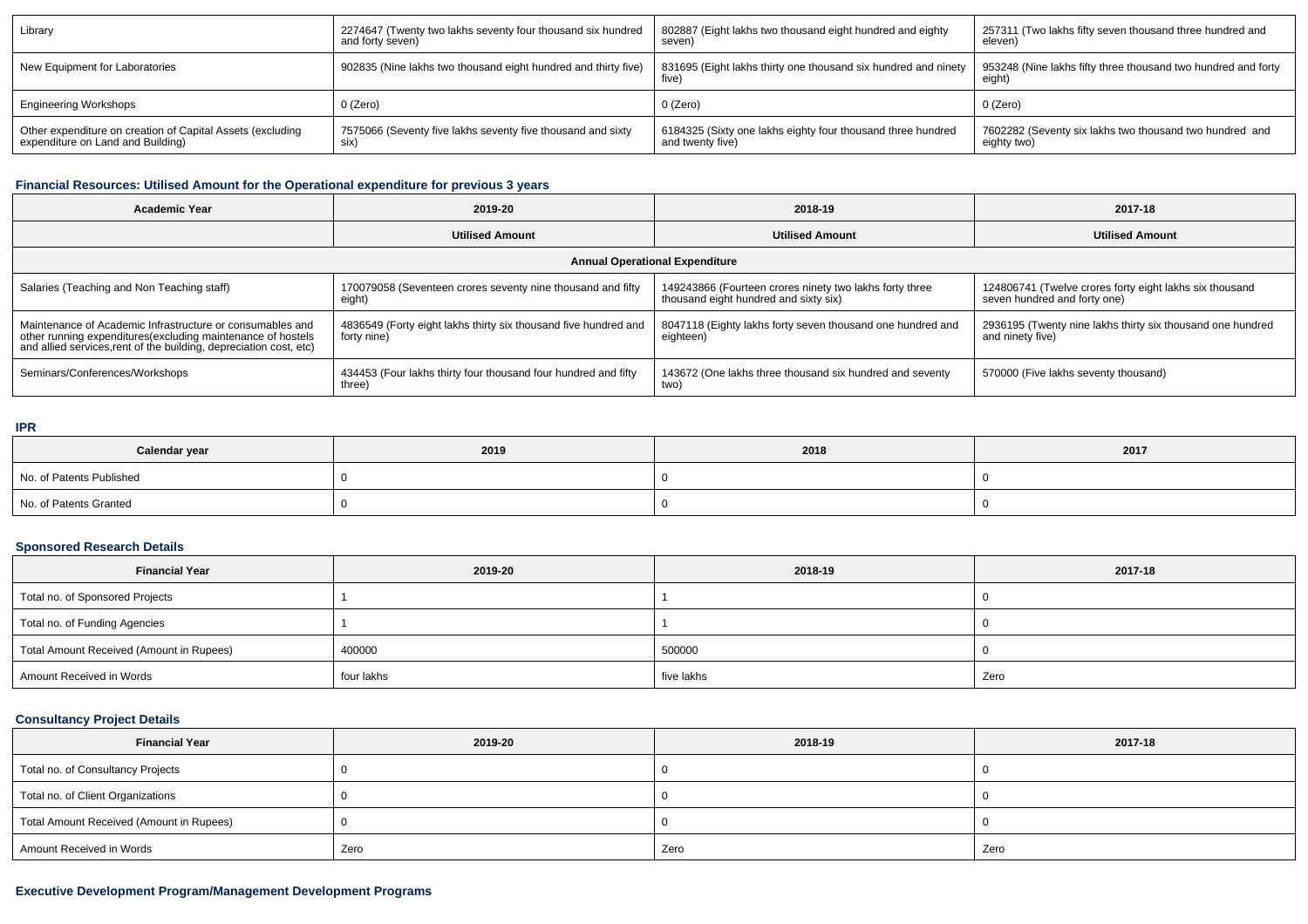| <b>Financial Year</b>                                                             | 2019-20 | 2018-19 | 2017-18 |  |  |
|-----------------------------------------------------------------------------------|---------|---------|---------|--|--|
| Total no. of Executive Development Programs/ Management<br>Development Programs   | 0       |         |         |  |  |
| Total no. of Participants                                                         |         |         |         |  |  |
| Total Annual Earnings (Amount in Rupees)(Excluding Lodging<br>& Boarding Charges) | 0       |         |         |  |  |
| Total Annual Earnings in Words                                                    | Zero    | Zero    | Zero    |  |  |

#### **PCS Facilities: Facilities of physically challenged students**

| 1. Do your institution buildings have Lifts/Ramps?                                                                                                        | Yes, less than 40% of the buildings |
|-----------------------------------------------------------------------------------------------------------------------------------------------------------|-------------------------------------|
| 2. Do your institution have provision for walking aids, includingwheelchairs and transportation from one building to another for<br>handicapped students? | Yes                                 |
| 3. Do your institution buildings have specially designed toilets for handicapped students?                                                                | Yes, less than 40% of the buildings |

#### **Accreditation**

#### **NBA Accreditation**

| <b>NC</b><br>institute have a valid NBA Accreditation? |  |  |
|--------------------------------------------------------|--|--|
|--------------------------------------------------------|--|--|

### **NAAC Accreditation**

| <sup>1</sup> Does vour institute have a valid NAAC Accreditation? | NO |
|-------------------------------------------------------------------|----|
|-------------------------------------------------------------------|----|

### **Faculty Details**

| Srno           | Name                                 | Age | Designation            | Gender | Qualification | <b>Experience (In</b><br>Months) | <b>Is Associated</b><br><b>Last Year</b> | Currently<br>working with<br>institution? | <b>Joining Date</b> | <b>Leaving Date</b>      | <b>Association type</b> |
|----------------|--------------------------------------|-----|------------------------|--------|---------------|----------------------------------|------------------------------------------|-------------------------------------------|---------------------|--------------------------|-------------------------|
|                | A Vijaya Durga                       | 31  | Assistant<br>Professor | Female | M.Tech        | 96                               | Yes                                      | Yes                                       | 01-08-2017          | $\overline{\phantom{a}}$ | Adhoc/<br>Contractual   |
| $\overline{2}$ | <b>ADAPA MUTYA</b><br><b>SIRISHA</b> | 41  | Assistant<br>Professor | Female | M.Tech        | 168                              | Yes                                      | Yes                                       | 29-06-2018          | $\overline{\phantom{a}}$ | Adhoc/<br>Contractual   |
| 3              | <b>B B AHMED</b><br>ALIBABA          | 30  | Assistant<br>Professor | Male   | M.A           | 60                               | Yes                                      | Yes                                       | 11-07-2018          | $\sim$                   | Adhoc/<br>Contractual   |
| $\overline{4}$ | <b>B Lakshmi</b>                     | 35  | Assistant<br>Professor | Female | M.Tech        | 84                               | Yes                                      | Yes                                       | 03-08-2017          | $\sim$                   | Adhoc /<br>Contractual  |
| 5              | <b>BODDU ANNIE</b><br>KEZIAH         | 27  | Assistant<br>Professor | Female | M.Tech        | 72                               | Yes                                      | Yes                                       | 02-07-2018          | $\sim$                   | Adhoc/<br>Contractual   |
| 6              | <b>BORRA SUDHA</b><br><b>KIRAN</b>   | 46  | Assistant<br>Professor | Male   | M.Tech        | 90                               | Yes                                      | Yes                                       | 28-06-2018          | $\sim$                   | Adhoc/<br>Contractual   |
| $\overline{7}$ | D RAMBABU                            | 35  | Assistant<br>Professor | Male   | M.Sc.         | 96                               | Yes                                      | Yes                                       | 03-07-2018          | $\sim$                   | Adhoc/<br>Contractual   |
| 8              | <b>DASARI DASU</b>                   | 35  | Assistant<br>Professor | Male   | M.Tech        | 126                              | Yes                                      | Yes                                       | 03-07-2018          | $\sim$                   | Adhoc/<br>Contractual   |
| 9              | <b>DIDDI APPALA</b><br>RAJU          | 45  | Assistant<br>Professor | Male   | Ph.D          | 201                              | Yes                                      | Yes                                       | 03-08-2018          | $\sim$                   | Adhoc /<br>Contractual  |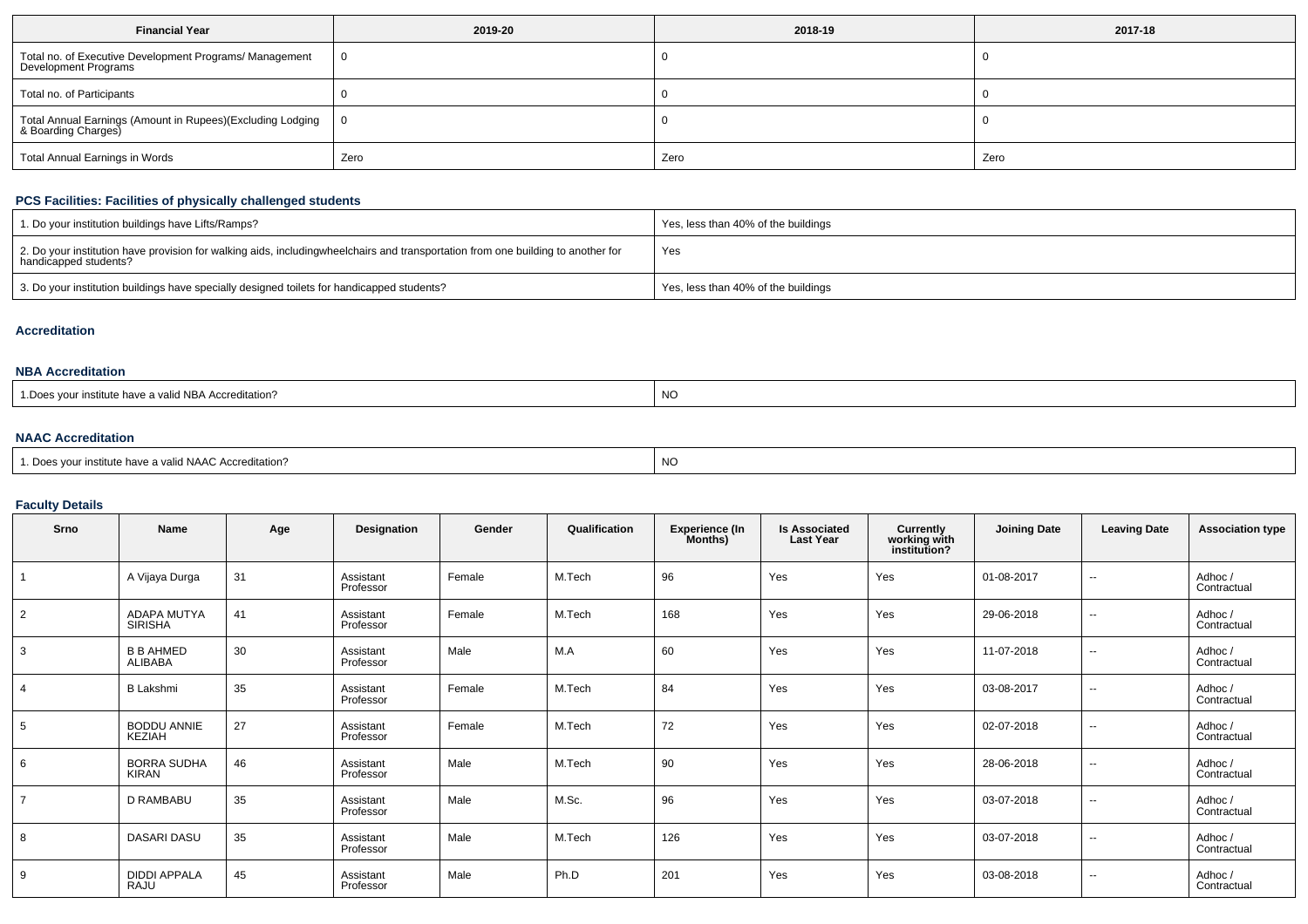| 10 | Dr B Kezia Rani                    | 42 | Assistant<br>Professor | Female | Ph.D       | 192 | Yes | Yes | 14-05-2007 | $\sim$                   | Regular                |
|----|------------------------------------|----|------------------------|--------|------------|-----|-----|-----|------------|--------------------------|------------------------|
| 11 | Dr B Srinivas Raja                 | 39 | Assistant<br>Professor | Male   | Ph.D       | 144 | Yes | Yes | 03-08-2017 | $\sim$                   | Adhoc /<br>Contractual |
| 12 | Dr D Latha                         | 46 | Assistant<br>Professor | Female | Ph.D       | 263 | Yes | Yes | 29-09-2009 | $\sim$                   | Regular                |
| 13 | Dr G Keerti Marita                 | 47 | Assistant<br>Professor | Female | Ph.D       | 264 | Yes | Yes | 01-02-2018 | $\sim$                   | Adhoc /<br>Contractual |
| 14 | Dr M Kamala<br>Kumari              | 45 | Associate<br>Professor | Female | Ph.D       | 206 | Yes | Yes | 03-11-2008 | $\sim$                   | Regular                |
| 15 | Dr P Suresh<br>Varma               | 49 | Professor              | Male   | Ph.D       | 312 | Yes | Yes | 29-10-2008 | $\sim$                   | Regular                |
| 16 | Dr P<br>Venkateswara<br>Rao        | 46 | Associate<br>Professor | Male   | Ph.D       | 180 | Yes | Yes | 06-10-2009 | $\sim$                   | Regular                |
| 17 | Duddupudi Vidya<br>Srivani         | 26 | Assistant<br>Professor | Female | M.A        | 54  | Yes | Yes | 11-07-2018 | $\overline{\phantom{a}}$ | Adhoc /<br>Contractual |
| 18 | G VENKATA RAO                      | 44 | Assistant<br>Professor | Male   | Ph.D       | 264 | Yes | Yes | 28-06-2018 | $\overline{\phantom{a}}$ | Adhoc /<br>Contractual |
| 19 | J Harini                           | 34 | Assistant<br>Professor | Female | M.Tech     | 67  | Yes | Yes | 01-08-2017 | $\overline{\phantom{a}}$ | Adhoc /<br>Contractual |
| 20 | <b>JENNE</b><br>HANUMANTHU         | 40 | Assistant<br>Professor | Male   | M.Tech     | 192 | Yes | Yes | 02-07-2018 | $\overline{\phantom{a}}$ | Adhoc /<br>Contractual |
| 21 | <b>KRISHNA</b><br><b>BANAVATHU</b> | 38 | Assistant<br>Professor | Male   | M.Tech     | 84  | Yes | Yes | 02-07-2018 | $\overline{\phantom{a}}$ | Adhoc /<br>Contractual |
| 22 | M Bala Krishna                     | 35 | Assistant<br>Professor | Male   | M.Sc.      | 168 | Yes | Yes | 01-08-2017 | $\overline{\phantom{a}}$ | Adhoc /<br>Contractual |
| 23 | M Srinivasa Rao                    | 39 | Assistant<br>Professor | Male   | M.Tech     | 144 | Yes | Yes | 01-08-2017 | $\overline{\phantom{a}}$ | Adhoc /<br>Contractual |
| 24 | P S D V DURGA<br><b>GAYATRI</b>    | 28 | Assistant<br>Professor | Female | M.Tech     | 66  | Yes | Yes | 27-06-2018 | $\overline{\phantom{a}}$ | Adhoc /<br>Contractual |
| 25 | Persis Voola                       | 41 | Associate<br>Professor | Female | Ph.D       | 216 | Yes | Yes | 01-11-2008 | $\overline{\phantom{a}}$ | Regular                |
| 26 | <b>RAHUL PAL</b>                   | 31 | Assistant<br>Professor | Male   | Ph.D       | 72  | Yes | Yes | 27-06-2018 | $\overline{\phantom{a}}$ | Adhoc /<br>Contractual |
| 27 | T Ashok                            | 49 | Assistant<br>Professor | Male   | M.Tech     | 156 | Yes | Yes | 24-03-2007 | $\ddotsc$                | Adhoc /<br>Contractual |
| 28 | TT Jyothi Kiran                    | 37 | Assistant<br>Professor | Female | M.Tech     | 108 | Yes | Yes | 01-08-2017 |                          | Adhoc /<br>Contractual |
| 29 | V Ranjith Naik                     | 39 | Assistant<br>Professor | Male   | Ph.D       | 48  | Yes | Yes | 03-09-2016 | $\sim$                   | Adhoc /<br>Contractual |
| 30 | A Srinivasa Rao                    | 44 | Assistant<br>Professor | Male   | <b>NET</b> | 216 | Yes | Yes | 03-09-2016 | $\overline{\phantom{a}}$ | Adhoc /<br>Contractual |
| 31 | Dr A S Padmavalli                  | 31 | Assistant<br>Professor | Female | Ph.D       | 108 | Yes | Yes | 21-10-2014 | $\overline{\phantom{a}}$ | Adhoc /<br>Contractual |
| 32 | Dr G Rajendra<br>Prasad            | 36 | Assistant<br>Professor | Male   | Ph.D       | 156 | Yes | Yes | 20-07-2010 | $\overline{\phantom{a}}$ | Adhoc /<br>Contractual |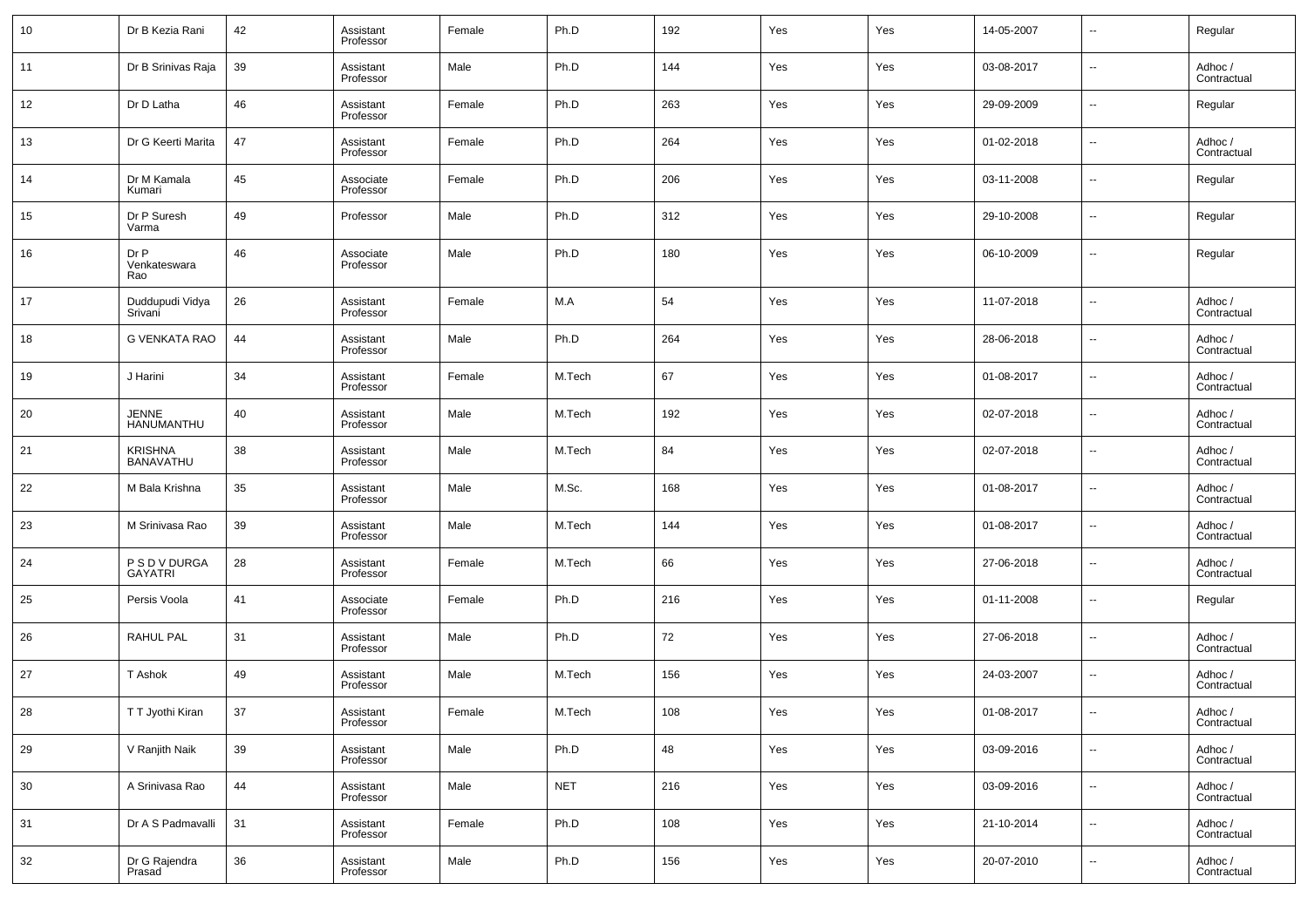| 33 | Dr M Ramesh                  | 42 | Assistant<br>Professor | Male   | Ph.D                       | 180 | Yes | Yes | 14-08-2015 | $\overline{\phantom{a}}$ | Adhoc /<br>Contractual |
|----|------------------------------|----|------------------------|--------|----------------------------|-----|-----|-----|------------|--------------------------|------------------------|
| 34 | Dr N Udaya<br><b>Bhaskar</b> | 40 | Assistant<br>Professor | Male   | Ph.D                       | 234 | Yes | Yes | 18-05-2007 | $\overline{\phantom{a}}$ | Regular                |
| 35 | Dr P<br>Umamaheswari<br>Devi | 41 | Assistant<br>Professor | Female | Ph.D                       | 156 | Yes | Yes | 21-05-2007 | $\overline{\phantom{a}}$ | Regular                |
| 36 | Dr S Teki                    | 51 | Professor              | Male   | Ph.D                       | 306 | Yes | Yes | 15-12-2009 | $\overline{\phantom{a}}$ | Regular                |
| 37 | G Alice Joy                  | 42 | Assistant<br>Professor | Female | Ph.D                       | 180 | Yes | Yes | 14-08-2015 | $\overline{\phantom{a}}$ | Adhoc /<br>Contractual |
| 38 | I Satyanarayana<br>Raju      | 44 | Assistant<br>Professor | Male   | <b>MBA</b>                 | 12  | Yes | Yes | 03-09-2016 | $\overline{\phantom{a}}$ | Visiting               |
| 39 | J Ravi Sankar                | 37 | Assistant<br>Professor | Male   | <b>NET</b>                 | 156 | Yes | Yes | 06-09-2016 | $\overline{\phantom{a}}$ | Adhoc /<br>Contractual |
| 40 | M Johar Krishna              | 28 | Assistant<br>Professor | Male   | <b>MBA</b>                 | 15  | Yes | Yes | 02-08-2017 | $\overline{\phantom{a}}$ | Visiting               |
| 41 | V<br>VENKATESWARU<br>LU      | 35 | Assistant<br>Professor | Male   | MHM(Hotel<br>MGMT)         | 15  | No  | Yes | 07-08-2017 | $\overline{\phantom{a}}$ | Visiting               |
| 42 | Prof K S Ramesh              | 52 | Professor              | Male   | Ph.D                       | 288 | Yes | Yes | 06-01-2007 | $\sim$                   | Regular                |
| 43 | Dr D Jyothirmai              | 49 | Assistant<br>Professor | Female | Ph.D                       | 248 | Yes | Yes | 29-10-2008 | $\overline{\phantom{a}}$ | Regular                |
| 44 | Dr N Sajna Raj               | 39 | Assistant<br>Professor | Female | Ph.D                       | 132 | Yes | Yes | 29-09-2009 | $\overline{\phantom{a}}$ | Regular                |
| 45 | Dr A Lavanya<br>Kumari       | 47 | Assistant<br>Professor | Female | Ph.D                       | 252 | Yes | Yes | 10-07-2011 | $\overline{\phantom{a}}$ | Adhoc /<br>Contractual |
| 46 | Dr P Lakshmi<br>Narayana     | 38 | Assistant<br>Professor | Male   | Ph.D                       | 96  | Yes | Yes | 17-08-2012 | $\overline{\phantom{a}}$ | Adhoc /<br>Contractual |
| 47 | Dr P A Naidu                 | 38 | Assistant<br>Professor | Male   | Ph.D                       | 168 | Yes | Yes | 18-08-2012 | $\overline{\phantom{a}}$ | Adhoc /<br>Contractual |
| 48 | Dr K Nirmala                 | 44 | Assistant<br>Professor | Female | Ph.D                       | 72  | Yes | Yes | 21-10-2014 | $\overline{\phantom{a}}$ | Adhoc /<br>Contractual |
| 49 | Dr B V V<br>Balakrishna      | 59 | Assistant<br>Professor | Male   | Ph.D                       | 384 | Yes | Yes | 17-08-2015 | $\overline{\phantom{a}}$ | Adhoc /<br>Contractual |
| 50 | Dr N Rajasekhar              | 52 | Assistant<br>Professor | Male   | Ph.D                       | 180 | Yes | Yes | 17-08-2017 | $\overline{\phantom{a}}$ | Adhoc /<br>Contractual |
| 51 | Mr J Suraiah                 | 48 | Assistant<br>Professor | Male   | M.A.(Political<br>Science) | 276 | Yes | Yes | 01-08-2017 | $\overline{\phantom{a}}$ | Adhoc /<br>Contractual |
| 52 | Dr P rajasekhar              | 39 | Assistant<br>Professor | Male   | Ph.D                       | 120 | Yes | Yes | 27-07-2010 | $\overline{\phantom{a}}$ | Adhoc /<br>Contractual |
| 53 | Dr C V S Mani<br>Ramana      | 61 | Assistant<br>Professor | Female | Ph.D                       | 420 | Yes | Yes | 01-08-2012 | $\overline{\phantom{a}}$ | Adhoc /<br>Contractual |
| 54 | Ms Ch N K<br>Bhavani         | 37 | Assistant<br>Professor | Female | M.Sc.(Physiology)          | 108 | Yes | Yes | 09-09-2012 | $\overline{\phantom{a}}$ | Adhoc /<br>Contractual |
| 55 | <b>DrNVVS</b><br>Narayana    | 38 | Assistant<br>Professor | Male   | Ph.D                       | 120 | Yes | Yes | 04-10-2017 | $\overline{\phantom{a}}$ | Adhoc /<br>Contractual |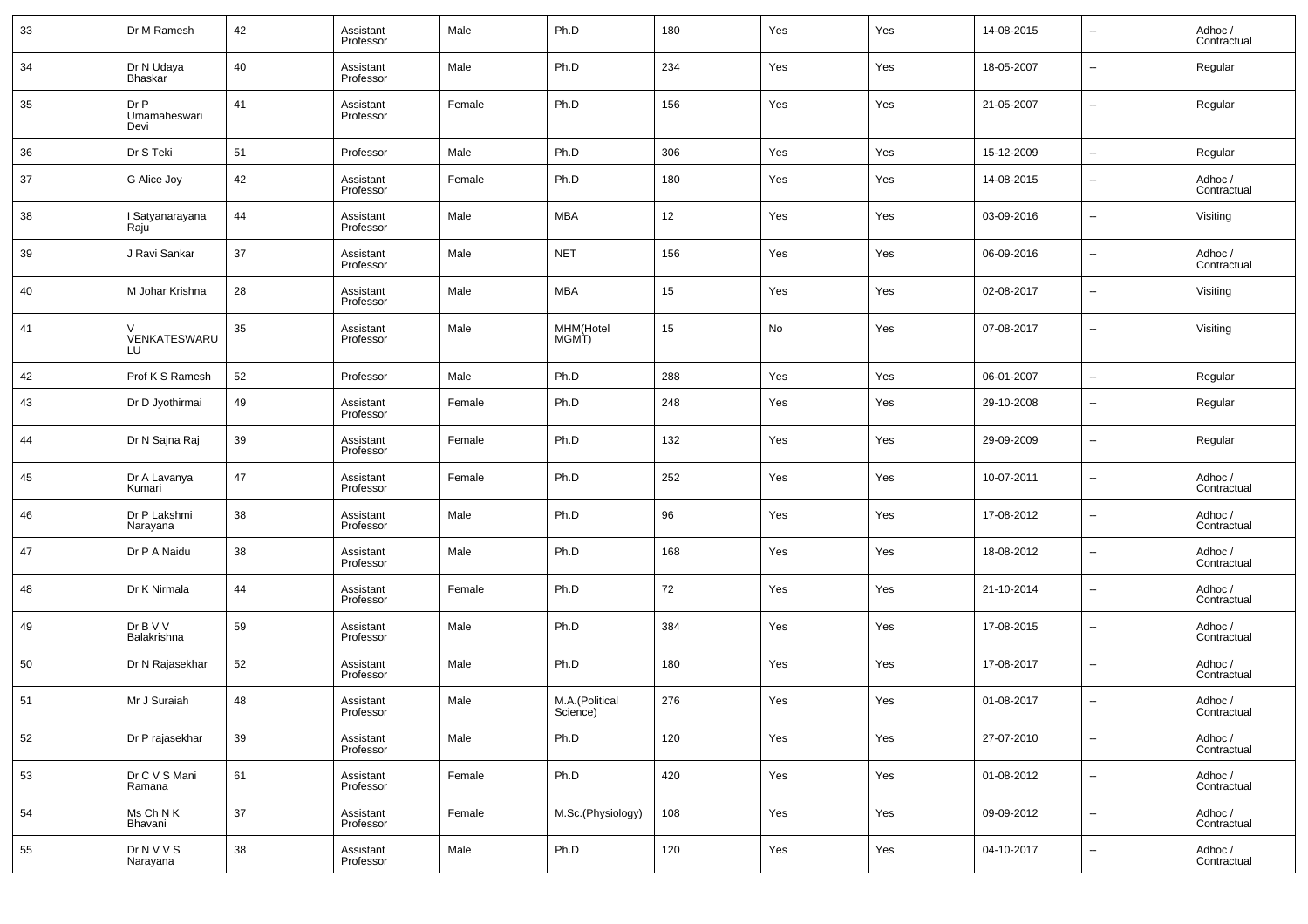| 56 | Dr P<br>Venkateswarulu       | 51 | Assistant<br>Professor | Male   | Ph.D          | 240 | Yes | Yes | 17-08-2012 | $\overline{\phantom{a}}$ | Adhoc /<br>Contractual |
|----|------------------------------|----|------------------------|--------|---------------|-----|-----|-----|------------|--------------------------|------------------------|
| 57 | Dr N Kiran<br>Chandra        | 51 | Assistant<br>Professor | Male   | Ph.D          | 300 | Yes | Yes | 17-08-2012 | $\overline{\phantom{a}}$ | Adhoc /<br>Contractual |
| 58 | Dr R Janaki Rao              | 46 | Assistant<br>Professor | Male   | Ph.D          | 108 | Yes | Yes | 18-08-2012 | $\sim$                   | Adhoc /<br>Contractual |
| 59 | Dr M Bhaskara<br>Rao         | 43 | Assistant<br>Professor | Male   | Ph.D          | 96  | Yes | Yes | 22-12-2012 | ⊶.                       | Adhoc /<br>Contractual |
| 60 | Dr T Vasu                    | 47 | Assistant<br>Professor | Male   | Ph.D          | 240 | Yes | Yes | 01-08-2011 | $\sim$                   | Adhoc /<br>Contractual |
| 61 | Dr K V N D Vara<br>Prasad    | 40 | Assistant<br>Professor | Male   | Ph.D          | 144 | Yes | Yes | 17-08-2012 | ⊶.                       | Adhoc /<br>Contractual |
| 62 | Dr T<br>Satyanarayana        | 55 | Assistant<br>Professor | Male   | Ph.D          | 204 | Yes | Yes | 17-08-2012 | ⊶.                       | Adhoc /<br>Contractual |
| 63 | Dr T Padmavathi              | 54 | Assistant<br>Professor | Female | Ph.D          | 300 | Yes | Yes | 17-08-2015 | ⊶.                       | Adhoc /<br>Contractual |
| 64 | Dr L Mutyala<br>Naidu        | 39 | Assistant<br>Professor | Male   | Ph.D          | 146 | Yes | Yes | 03-09-2016 | ⊶.                       | Adhoc /<br>Contractual |
| 65 | Dr K Samuel<br>Kumar         | 31 | Assistant<br>Professor | Male   | Ph.D          | 108 | Yes | Yes | 03-09-2016 | $\sim$                   | Adhoc /<br>Contractual |
| 66 | Ms M Prajna                  | 30 | Assistant<br>Professor | Female | M.Sc (Botany) | 84  | Yes | Yes | 07-09-2016 | $\overline{\phantom{a}}$ | Adhoc /<br>Contractual |
| 67 | DrIJN<br>Padmavathi          | 41 | Assistant<br>Professor | Female | Ph.D          | 96  | Yes | Yes | 18-08-2012 | $\sim$                   | Adhoc /<br>Contractual |
| 68 | Dr J Balaji<br>Chandra Mouli | 37 | Assistant<br>Professor | Male   | Ph.D          | 192 | Yes | Yes | 27-07-2010 | $\overline{\phantom{a}}$ | Adhoc /<br>Contractual |
| 69 | Dr S Murali Mohan            | 42 | Assistant<br>Professor | Male   | Ph.D          | 60  | Yes | Yes | 01-08-2017 | $\overline{\phantom{a}}$ | Adhoc /<br>Contractual |
| 70 | Dr K Deepthi                 | 37 | Assistant<br>Professor | Female | Ph.D          | 180 | Yes | Yes | 29-09-2009 | $\overline{\phantom{a}}$ | Regular                |
| 71 | Mr S Rama<br>Krishna         | 44 | Assistant<br>Professor | Male   | M.Sc.         | 264 | Yes | Yes | 02-07-2007 | $\overline{\phantom{a}}$ | Adhoc /<br>Contractual |
| 72 | Dr Ch Murali<br>Krishna      | 39 | Assistant<br>Professor | Male   | Ph.D          | 192 | Yes | Yes | 18-08-2012 | $\overline{\phantom{a}}$ | Adhoc /<br>Contractual |
| 73 | Dr Ch V Padma<br>Rao         | 33 | Assistant<br>Professor | Male   | Ph.D          | 132 | Yes | Yes | 17-08-2015 | $\overline{\phantom{a}}$ | Adhoc /<br>Contractual |
| 74 | Prof Y Srinivassa<br>Rao     | 54 | Professor              | Male   | Ph.D          | 336 | Yes | Yes | 26-10-2008 | $\overline{\phantom{a}}$ | Regular                |
| 75 | Dr K V Swamy                 | 52 | Assistant<br>Professor | Male   | Ph.D          | 215 | Yes | Yes | 19-05-2007 | $\overline{\phantom{a}}$ | Regular                |
| 76 | Dr K Nooka<br>Ratnam         | 47 | Assistant<br>Professor | Female | Ph.D          | 133 | Yes | Yes | 29-10-2009 | $\sim$                   | Regular                |
| 77 | Dr K Samuel peter            | 57 | Assistant<br>Professor | Male   | Ph.D          | 192 | Yes | Yes | 17-08-2012 | $\sim$                   | Adhoc /<br>Contractual |
| 78 | Dr K Sudha Rani              | 44 | Assistant<br>Professor | Female | Ph.D          | 108 | Yes | Yes | 15-12-2011 | $\overline{\phantom{a}}$ | Adhoc /<br>Contractual |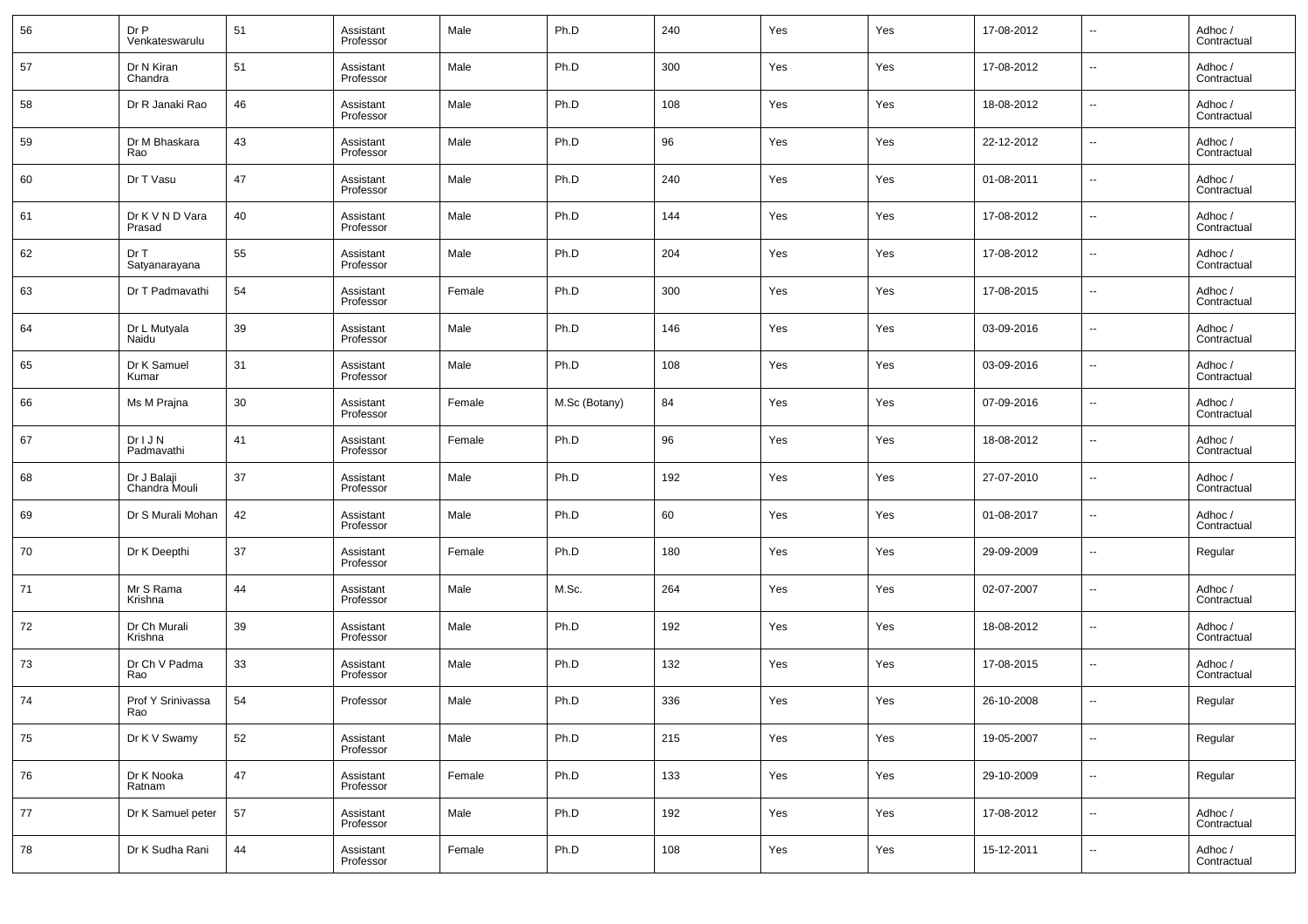| 79  | Dr G Appa Rao                    | 40 | Assistant<br>Professor | Male   | Ph.D       | 24  | Yes | Yes | 04-07-2018 | $\overline{\phantom{a}}$ | Adhoc /<br>Contractual |
|-----|----------------------------------|----|------------------------|--------|------------|-----|-----|-----|------------|--------------------------|------------------------|
| 80  | <b>MS D Venkata</b><br>Teja      | 26 | Assistant<br>Professor | Female | M.Sc.      | 24  | Yes | Yes | 12-07-2018 | $\overline{\phantom{a}}$ | Adhoc /<br>Contractual |
| 81  | Mrs K Revathi                    | 44 | Assistant<br>Professor | Female | M.Sc.      | 240 | Yes | Yes | 11-07-2011 | $\overline{\phantom{a}}$ | Adhoc /<br>Contractual |
| 82  | Mr T Srinivasa<br>Rao            | 51 | Assistant<br>Professor | Male   | M.Sc.      | 286 | Yes | Yes | 11-12-2013 | $\overline{\phantom{a}}$ | Adhoc /<br>Contractual |
| 83  | Dr V Malli Priya                 | 38 | Assistant<br>Professor | Female | Ph.D       | 168 | Yes | Yes | 06-09-2016 | $\overline{\phantom{a}}$ | Adhoc /<br>Contractual |
| 84  | Mr K V M Vara<br>Kumar           | 26 | Assistant<br>Professor | Male   | M.Sc.      | 36  | Yes | Yes | 07-08-2017 | $\overline{\phantom{a}}$ | Adhoc /<br>Contractual |
| 85  | Mr G Ashok                       | 26 | Assistant<br>Professor | Male   | M.Sc.      | 36  | Yes | Yes | 07-08-2017 | $\overline{\phantom{a}}$ | Adhoc /<br>Contractual |
| 86  | Dr L Sujatha                     | 34 | Assistant<br>Professor | Female | Ph.D       | 72  | Yes | Yes | 30-07-2018 | $\overline{\phantom{a}}$ | Adhoc /<br>Contractual |
| 87  | Ms K Geetha<br>Lakshmi           | 26 | Assistant<br>Professor | Female | M.Sc.      | 36  | Yes | Yes | 16-08-2017 | $\overline{\phantom{a}}$ | Adhoc /<br>Contractual |
| 88  | Mr N Srinivasa<br>subba Rao      | 42 | Assistant<br>Professor | Male   | M.Sc.      | 216 | Yes | Yes | 24-10-2014 | $\overline{\phantom{a}}$ | Adhoc /<br>Contractual |
| 89  | Dr S Rajya<br>Lakshmi            | 40 | Assistant<br>Professor | Female | Ph.D       | 54  | Yes | Yes | 03-09-2016 | $\overline{\phantom{a}}$ | Adhoc /<br>Contractual |
| 90  | Mr V Rajasekhar                  | 34 | Assistant<br>Professor | Male   | M.Sc.      | 66  | Yes | Yes | 02-08-2017 | $\overline{\phantom{a}}$ | Adhoc /<br>Contractual |
| 91  | Dr A Matta Reddy                 | 53 | Associate<br>Professor | Male   | Ph.D       | 168 | Yes | Yes | 05-11-2008 | $\overline{\phantom{a}}$ | Regular                |
| 92  | Dr K Ramaneswari                 | 47 | Associate<br>Professor | Female | Ph.D       | 240 | Yes | Yes | 10-05-2007 | $\overline{\phantom{a}}$ | Regular                |
| 93  | Dr D Kalyani                     | 41 | Assistant<br>Professor | Female | Ph.D       | 156 | Yes | Yes | 21-05-2007 | $\overline{\phantom{a}}$ | Regular                |
| 94  | Dr P Vijaya<br>Nirmala           | 44 | Assistant<br>Professor | Female | Ph.D       | 219 | Yes | Yes | 18-05-2007 | $\overline{\phantom{a}}$ | Regular                |
| 95  | Dr K Satish Kumar                | 48 | Assistant<br>Professor | Male   | Ph.D       | 180 | Yes | Yes | 06-09-2012 | $\overline{\phantom{a}}$ | Adhoc /<br>Contractual |
| 96  | Dr M Sreerama<br>Raju            | 37 | Assistant<br>Professor | Male   | Ph.D       | 100 | Yes | Yes | 01-06-2018 | $\overline{\phantom{a}}$ | Adhoc /<br>Contractual |
| 97  | Ms K Anilambica                  | 38 | Assistant<br>Professor | Male   | MBA        | 96  | Yes | Yes | 18-07-2018 | $\overline{\phantom{a}}$ | Adhoc /<br>Contractual |
| 98  | Dr L Madhu<br>Kumar              | 40 | Assistant<br>Professor | Male   | Ph.D       | 88  | Yes | Yes | 14-11-2017 | $\overline{\phantom{a}}$ | Adhoc /<br>Contractual |
| 99  | Mr K<br>Maniikanteswara<br>Reddy | 27 | Assistant<br>Professor | Male   | <b>MBA</b> | 24  | Yes | Yes | 27-07-2018 | $\overline{\phantom{a}}$ | Adhoc /<br>Contractual |
| 100 | Dr M Sridevi                     | 32 | Assistant<br>Professor | Female | Ph.D       | 48  | Yes | Yes | 27-07-2018 | $\overline{\phantom{a}}$ | Adhoc /<br>Contractual |
| 101 | Dr D Ajay Ratnam                 | 49 | Assistant<br>Professor | Male   | Ph.D       | 120 | Yes | Yes | 01-08-2017 | ۰.                       | Adhoc /<br>Contractual |